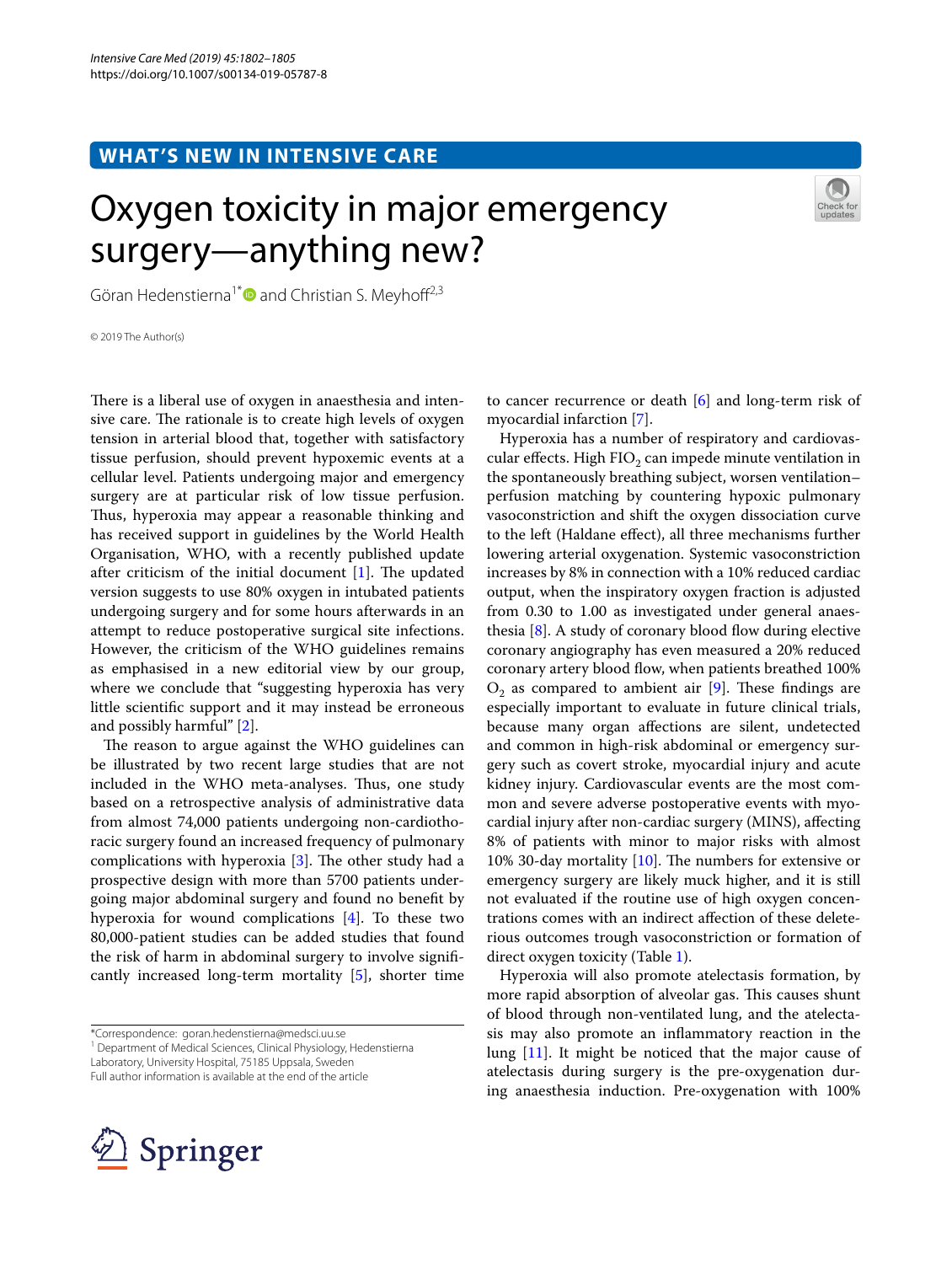| Organ system           | <b>Condition</b>                                                                        | Comment                                                                                                                                                                                                 |
|------------------------|-----------------------------------------------------------------------------------------|---------------------------------------------------------------------------------------------------------------------------------------------------------------------------------------------------------|
| Central nervous system | Dizziness, headache, visual impairment,<br>retinopathy, neuropathy and convul-<br>sions | Dose-dependent toxicity of high O <sub>2</sub> concentrations and prolonged exposure                                                                                                                    |
| Cardiovascular         | Cardiac output                                                                          | Decreased by 10%                                                                                                                                                                                        |
|                        | Coronary blood flow                                                                     | Decreased by 20%                                                                                                                                                                                        |
|                        | Systemic vasoconstriction                                                               | Increased 8%                                                                                                                                                                                            |
|                        | Myocardial injury and -reinfarction                                                     | In STEMI: One RCT suggested association, but largest RCT with no association<br>Surgery: post hoc study of a RCT suggested association between hyperoxia and<br>long-term risk of myocardial infarction |
| Lungs                  | Oxygenation                                                                             | Primary indication: prevents and corrects hypoxaemia                                                                                                                                                    |
|                        | Atelectasis                                                                             | Full evidence, dose-dependent atelectasis, primarily at $FiO2 > 0.80$                                                                                                                                   |
|                        | Lung injury                                                                             | Direct toxicity or second to inflammation and atelectasis                                                                                                                                               |
|                        | Pneumonia                                                                               | Not conclusive evidence                                                                                                                                                                                 |
|                        | Hypercapnic respiratory failure                                                         | Especially in patients with COPD, BMI $\geq$ 40 or chronic neuromuscular disease or<br>restrictive lung disease                                                                                         |
| Gastrointestinal       | Surgical site infection                                                                 | No conclusive evidence in patients undergoing general or regional anaesthesia (RR<br>0.89, 95% CI 0.73-1.07)                                                                                            |
|                        | <b>PONV</b>                                                                             | No conclusive benefit                                                                                                                                                                                   |
|                        | Cancer recurrence                                                                       | One post hoc study with link to hyperoxia in patients with localised cancer                                                                                                                             |
| General                | All-cause mortality at longest follow-up                                                | Significantly increased in critically ill (RR 1.10, 95% CI 1.00-1.20) not conclusive in<br>surgery (RR 0.96, 95% CI 0.65-1.42)                                                                          |
|                        | Oxidative stress                                                                        | Increased formation of reactive oxygen species                                                                                                                                                          |

## <span id="page-1-0"></span>**Table 1 Organ afections related to oxygen toxicity**

*COPD* chronic obstructive pulmonary disease, *FiO2*, inspiratory oxygen fraction, *PONV* postoperative nausea and vomiting, *RR* relative risk, *STEMI* ST-segment elevation myocardial infarction

 $O<sub>2</sub>$  is a safety procedure to prevent desaturation in the event of a difficult intubation of the airway and to avoid the pre-oxygenation is hardly recommendable. However, using  $80\%$  O<sub>2</sub> during the pre-oxygenation instead of 100% reduces markedly not only atelectasis, but also apnea time  $[11]$  $[11]$ . It is possible by applying positive airway pressure to maintain FRC during and after induction of anaesthesia; so, 100%  $O_2$  can be used without causing any atelectasis [[11\]](#page-2-10).

It is well known that higher concentrations of oxygen promote production of reactive oxygen species (ROS) with free radicals that can harm tissue. Although excess ROS production at moderate levels of  $PaO<sub>2</sub>$  during surgery and in ICU are less described, the lungs are exposed to the highest oxygen concentrations and are, therefore, the primary targets of oxygen toxicity. 70% oxygen injures isolated rat lungs due to the production of ROS within 1 h and lung injury can be detected in live mice breathing 100%  $O_2$  within 24 h [\[12](#page-2-11)]. Breathing gas with high oxygen concentrations is used to produce an experimental model of acute respiratory distress syndrome, ARDS [ $13$ ]. It has also been shown that stimulation of ROS by hyperoxia can transform normal cells to cancer cells [\[14](#page-2-13)]. In vivo studies have also documented increased migration of human breast cancer adenocarcinoma cells, when exposed to 65% as compared to 25%  $O_2$  [\[15](#page-2-14)]. This, as well

as fndings of increased angiogenesis, provide a rationale to the hypothesis that hyperoxia may be involved in cancer recurrence, although the fndings of shorter time to cancer recurrence among patients with localised cancer during hyperoxia exposure in the PROXI trial have not yet been replicated [\[2](#page-2-1)].

Increased mortality has been found with increasing arterial oxygen tension in intensive care patients. A randomised study on low versus high arterial oxygen tension (median PaO<sub>2</sub> 87 vs. 102 mmHg) in mechanically ventilated patients with acute respiratory failure showed a much higher mortality in the high  $PaO<sub>2</sub>$  group (44 vs. 25%) [\[16](#page-2-15)]. Although this study was stopped early that decreased its power, the fndings were similar in another observational cohort study in critically ill patients [\[17](#page-2-16)]. Thus, severe hyperoxia (PaO<sub>2</sub>>200 mmHg) was accompanied by higher mortality (17%) than normoxia or mild hyperoxia (PaO<sub>2</sub><200 mmHg; 11%) [[17](#page-2-16)]. In still another study, a higher number of ventilator-free days and decreased hospital mortality were seen in intensive care patients receiving conservative oxygen therapy, i.e., lower oxygen concentration [[18\]](#page-2-17). Recent guidelines recommend strongly against oxygen therapy in non-hypoxemic patients with cardiac ischemia or stroke [\[19](#page-3-0)], whereas less evidence is present for neurointensive care although observational studies suggest that very high  $PaO<sub>2</sub>$  is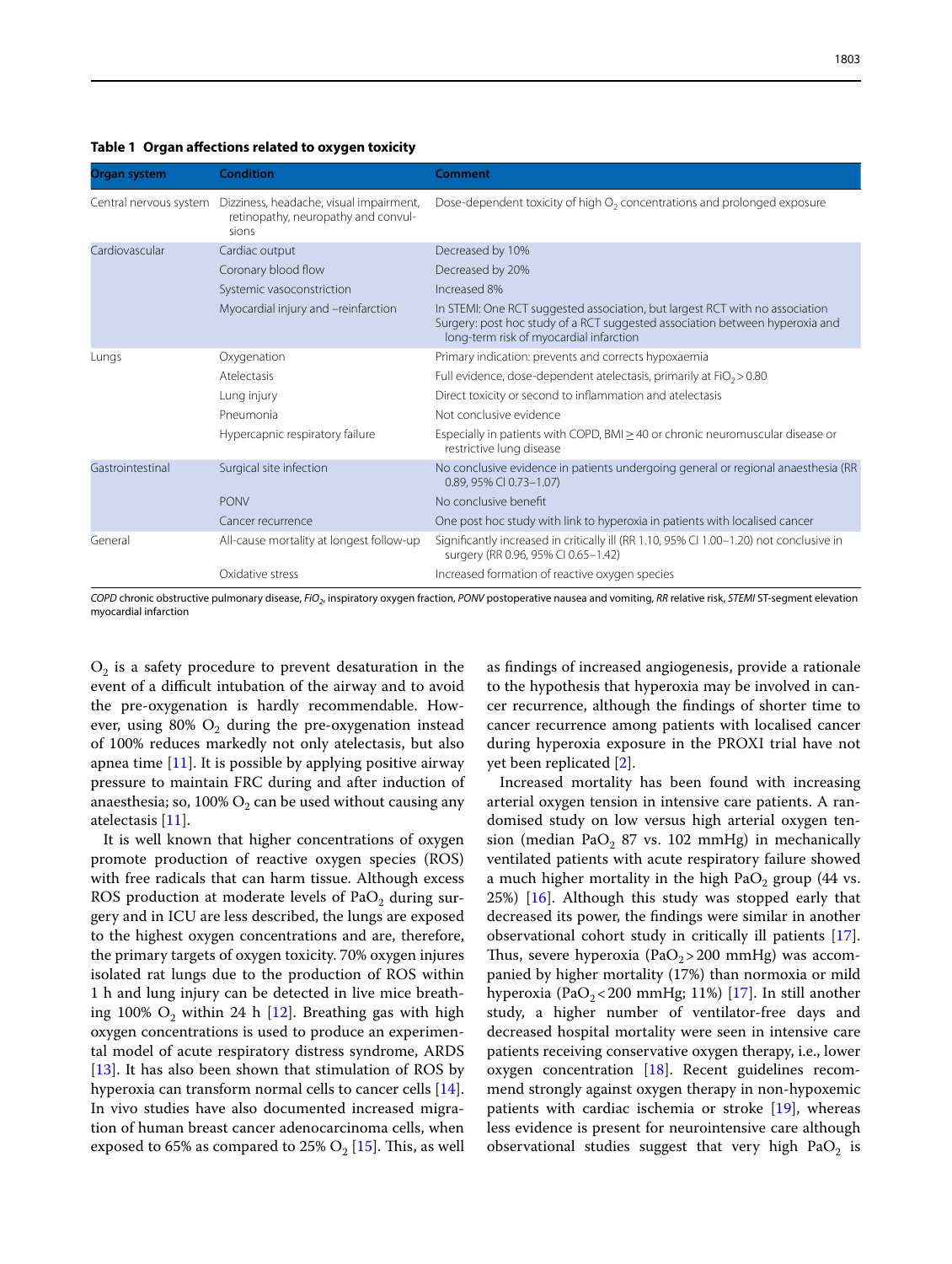harmful in traumatic brain injury patients [[20\]](#page-3-1). Guideline for acutely ill medical patients recommend stopping supplemental oxygen therapy when  $SpO<sub>2</sub>$  reaches 96% [\[19](#page-3-0)]. High-flow oxygen therapy can be ideal to reach such target in some hypoxic patients, but the delivered FIO<sub>2</sub> and resulting PaO<sub>2</sub> would presumable exert the same actions as in intubated patients. It should also be mentioned that most survivors of ARDS experience long-term neuropsychological morbidity, and moderate hypoxemia was proposed to be a risk factor (median and interquartile PaO<sub>2</sub> in those with symptoms 71 (67–80) mmHg vs those without 86 (70–98) mmHg;  $p=0.02$ ) in an observational study of 102 patients [[21](#page-3-2)].

It is highly controversial that guidelines for prehospital care, emergency medicine, hospital wards, anaesthesia, and ICU are not aligned when patient with urgent surgical conditions likely will be exposed to all guidelines within few hours  $[8]$  $[8]$ . It is also interesting that only few perioperative studies have focused on oxygen therapy in emergency surgery with less than 1000 patients randomised so far [\[19\]](#page-3-0).

So, in summary, there is nothing new regarding oxygen toxicity and we shall continue to limit excessive use of the gas. Ongoing studies will clarify the extent of how the well-known toxicity may translate into clinical complications. In the meantime, it could rather be that high oxygen concentrations and tensions, here called hyperoxia, may be more for the comfort of the emergency care provider, the anaesthetist and the intensivist than for the patient.

### **Author details**

<sup>1</sup> Department of Medical Sciences, Clinical Physiology, Hedenstierna Laboratory, University Hospital, 75185 Uppsala, Sweden.<sup>2</sup> Department of Anaesthesia and Intensive Care, Bispebjerg and Frederiksberg Hospital, Copenhagen, Denmark. 3 Department of Clinical Medicine, University of Copenhagen, Copenhagen, Denmark.

### **Acknowledgements**

Open access funding provided by Uppsala University.

## **Compliance with ethical standards**

#### **Conflicts of interest**

The authors declare that they have no conficts of interests.

## **Open Access**

This article is distributed under the terms of the Creative Commons Attribution-NonCommercial 4.0 International License ([http://creativecommons.org/](http://creativecommons.org/licenses/by-nc/4.0/) [licenses/by-nc/4.0/\)](http://creativecommons.org/licenses/by-nc/4.0/), which permits any noncommercial use, distribution, and reproduction in any medium, provided you give appropriate credit to the original author(s) and the source, provide a link to the Creative Commons license, and indicate if changes were made.

## **Publisher's Note**

Springer Nature remains neutral with regard to jurisdictional claims in published maps and institutional afliations.

Received: 19 August 2019 Accepted: 11 September 2019 Published online: 10 October 2019

### **References**

- <span id="page-2-0"></span>de Jonge S, Egger M, Latif A et al (2019) Effectiveness of 80% vs 30–35% fraction of inspired oxygen in patients undergoing surgery: an updated systematic review and meta-analysis. Br J Anaesth 122(3):325–334. [https](https://doi.org/10.1016/j.bja.2018.11.024) [://doi.org/10.1016/j.bja.2018.11.024](https://doi.org/10.1016/j.bja.2018.11.024)
- <span id="page-2-1"></span>2. Hedenstierna G, Meyhoff CS, Perchiazzi G et al (2019) Modification of the World Health Organization Global Guidelines for prevention of surgical site infection is needed. Anesthesiology 131(1):46–57. [https://doi.](https://doi.org/10.1097/ALN.0000000000002848) [org/10.1097/ALN.0000000000002848](https://doi.org/10.1097/ALN.0000000000002848)
- <span id="page-2-2"></span>3. Staehr-Rye AK, Meyhoff CS, Scheffenbichler FT et al (2017) High intraoperative inspiratory oxygen fraction and risk of major respiratory complications. Br J Anaesth 119(1):140–149. <https://doi.org/10.1093/bja/aex128>
- <span id="page-2-3"></span>4. Kurz A, Kopyeva T, Suliman I et al (2018) Supplemental oxygen and surgical-site infections: an alternating intervention controlled trial. Br J Anaesth 120(1):117–126. <https://doi.org/10.1016/j.bja.2017.11.003>
- <span id="page-2-4"></span>5. Meyhoff CS, Wetterslev J, Jorgensen LN et al (2009) Effect of high perioperative oxygen fraction on surgical site infection and pulmonary complications after abdominal surgery: the PROXI randomized clinical trial. JAMA 302(14):1543–1550. <https://doi.org/10.1001/jama.2009.1452>
- <span id="page-2-5"></span>6. Meyhoff CS, Jorgensen LN, Wetterslev J et al (2014) Risk of new or recurrent cancer after a high perioperative inspiratory oxygen fraction during abdominal surgery. Br J Anaesth 113(Suppl 1):i74–i81. [https://doi.](https://doi.org/10.1093/bja/aeu110) [org/10.1093/bja/aeu110](https://doi.org/10.1093/bja/aeu110)
- <span id="page-2-6"></span>7. Fonnes S, Gogenur I, Sondergaard ES et al (2016) Perioperative hyperoxia - Long-term impact on cardiovascular complications after abdominal surgery, a post hoc analysis of the PROXI trial. Int J Cardiol 215:238–243. <https://doi.org/10.1016/j.ijcard.2016.04.104>
- <span id="page-2-7"></span>8. Meyhoff CS (2019) Perioperative hyperoxia: why guidelines, research and clinical practice collide. Br J Anaesth 122(3):289–291. [https://doi.](https://doi.org/10.1016/j.bja.2018.12.016) [org/10.1016/j.bja.2018.12.016](https://doi.org/10.1016/j.bja.2018.12.016)
- <span id="page-2-8"></span>9. McNulty PH, Robertson BJ, Tulli MA et al (2007) Efect of hyperoxia and vitamin C on coronary blood flow in patients with ischemic heart disease. J Appl Physiol (1985) 102(5):2040–2045. [https://doi.org/10.1152/jappl](https://doi.org/10.1152/japplphysiol.00595.2006) [physiol.00595.2006](https://doi.org/10.1152/japplphysiol.00595.2006)
- <span id="page-2-9"></span>10. Devereaux PJ, Sessler DI (2015) Cardiac complications in patients undergoing major noncardiac surgery. N Engl J Med 373(23):2258–2269. [https](https://doi.org/10.1056/NEJMra1502824) [://doi.org/10.1056/NEJMra1502824](https://doi.org/10.1056/NEJMra1502824)
- <span id="page-2-10"></span>11. Hedenstierna G, Rothen HU (2012) Respiratory function during anesthesia: effects on gas exchange. Compr Physiol 2(1):69-96. [https://doi.](https://doi.org/10.1002/cphy.c080111) [org/10.1002/cphy.c080111](https://doi.org/10.1002/cphy.c080111)
- <span id="page-2-11"></span>12. Smith LJ (1985) Hyperoxic lung injury: biochemical, cellular, and morphologic characterization in the mouse. J Lab Clin Med 106(3):269–278
- <span id="page-2-12"></span>13. Matute-Bello G, Frevert CW, Martin TR (2008) Animal models of acute lung injury. Am J Physiol Lung Cell Mol Physiol 295(3):L379–L399. [https://](https://doi.org/10.1152/ajplung.00010.2008) [doi.org/10.1152/ajplung.00010.2008](https://doi.org/10.1152/ajplung.00010.2008)
- <span id="page-2-13"></span>14. Purohit V, Simeone DM, Lyssiotis CA (2019) Metabolic regulation of redox balance in cancer. Cancers (Basel). [https://doi.org/10.3390/cancers110](https://doi.org/10.3390/cancers11070955) [70955](https://doi.org/10.3390/cancers11070955)
- <span id="page-2-14"></span>15. Ash SA, Valchev GI, Looney M et al (2014) Xenon decreases cell migration and secretion of a pro-angiogenesis factor in breast adenocarcinoma cells: comparison with sevofurane. Br J Anaesth 113(Suppl 1):i14–i21. <https://doi.org/10.1093/bja/aeu191>
- <span id="page-2-15"></span>16. Girardis M, Busani S, Damiani E et al (2016) Efect of conservative vs conventional oxygen therapy on mortality among patients in an intensive care unit: the oxygen-ICU randomized clinical trial. JAMA 316(15):1583– 1589.<https://doi.org/10.1001/jama.2016.11993>
- <span id="page-2-16"></span>17. Helmerhorst HJ, Arts DL, Schultz MJ et al (2017) Metrics of arterial hyperoxia and associated outcomes in critical care. Crit Care Med 45(2):187– 195. <https://doi.org/10.1097/CCM.0000000000002084>
- <span id="page-2-17"></span>18. Helmerhorst HJ, Schultz MJ, van der Voort PH et al (2016) Efectiveness and clinical outcomes of a two-step implementation of conservative oxygenation targets in critically ill patients: a before and after trial. Crit Care Med 44(3):554–563.<https://doi.org/10.1097/CCM.0000000000001461>